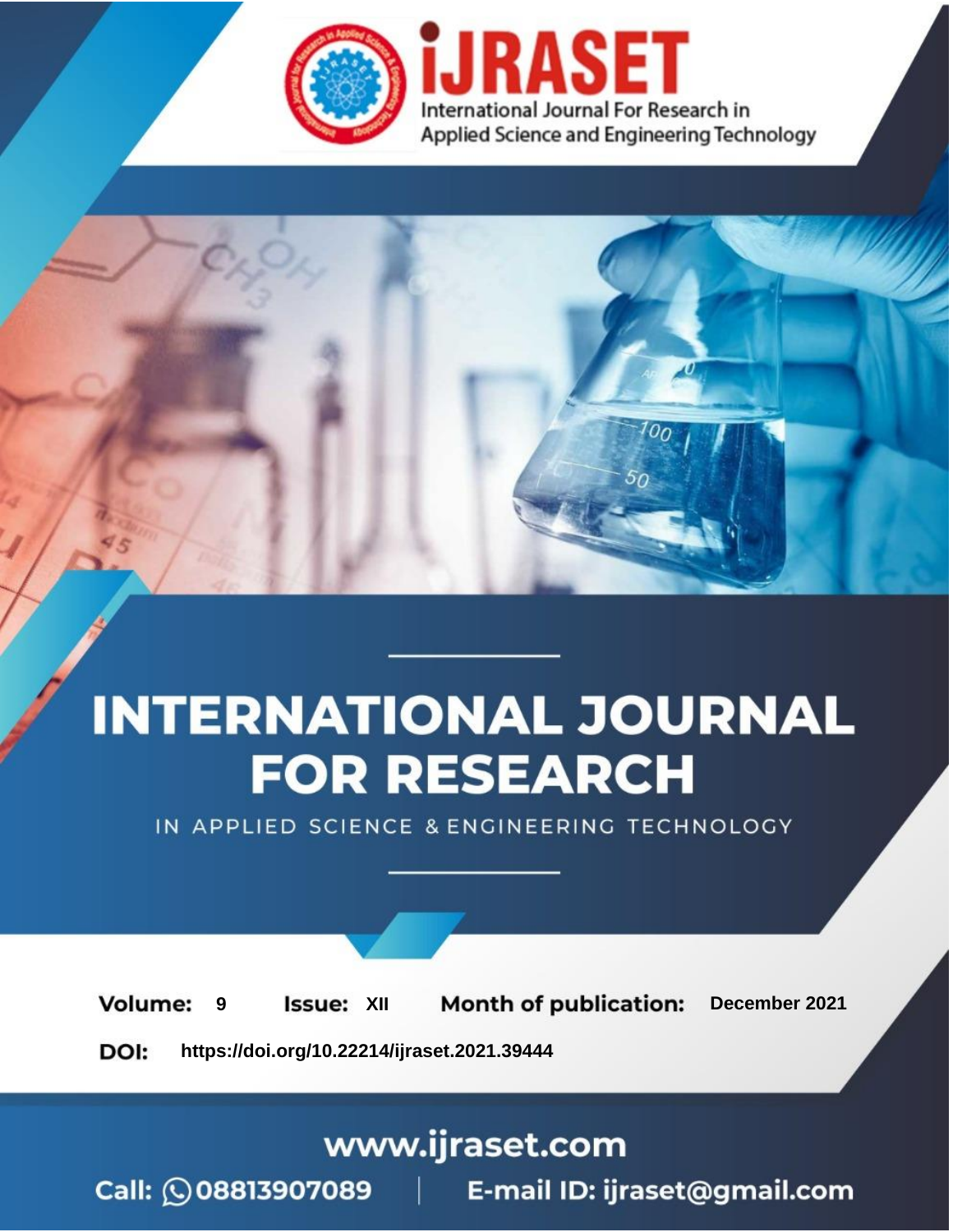

## **Formation of Syntactic Connection in Modern German Applied Constructions**

Mamasoliev Ikrom Ubaydullaevich *Samarkand State Institute of Foreign Languages Independent researcher*

*Annotation: The article analyzes the problems of formation of syntactic connections in applied constructions in modern fiction. The author tried to justify the need to separate the applied phenomenon as a separate type of syntactic connection with specific structural and semantic features. Applied phenomenon is expressed by a stylistic style that allows one or another piece of information in a sentence to be activated and is a type of syntactic connection in the modern syntactic system of the German language that requires more consistent and systematic study and description.*

*Keywords: syntactic connection, applied phenomenon, applied construction, complex sentence, compound sentence.*

## **I. INTRODUCTION**

The concept of syntactic communication is the most important and fundamental for the syntactic system of modern linguistics. In linguistics, the types of syntactic connections have not yet been fully, logically, and grammatically fully explored. Moreover, even the hierarchy of identified distinct types of this connection has been implemented differently at different levels of the syntactic system. For example, A.M. Lomov states, "first of all, the conjunction with and without the conjunction is different, and then it is divided into the compound sentence with the compound and the conjunction. In grammatical research, it is recognized that the contrast of subordinate and equal conjunctions within a simple sentence in which both conjunctive and non-conjunctive connections take place has reached the highest hierarchical peak, each of which in turn differs in a number of ways" [7, p. 311]. Consideration of all existing constructions in the language system only through the subordination of subordinate and equal connections leads to the independent view of several types of communication, the status of which is not completely clear" [7, p. 312].

## **II. MAIN PART**

We consider V. Vinogradov's methods as one of these types of syntactic connection, to be an applied phenomenon or an applied connection, which focuses on its specificity. According to the scientist, applied constructions are "constructions in which the sentence is often not located at the same semantic level at the same time, but an organized chain of connections is formed" [3, p. 577].

However, many researchers have previously noted the specific status of an applied phenomenon event relative to linking and tracking. The connecting elements are syntactically equal, and in the follow-up one element is subordinate to the other. In addition, not only facts, their connections and relationships are expressed in the appendix constructions, but also interpreted by the author of the speech as information about this fact and their interrelationships. More precisely, all the characteristic features of applied communication have been taken into account by L.V. Shcherba. In this connection, he writes that "both parts are present in the mind, albeit vaguely, at the beginning of the thought", and in the applied phenomenon, "the second element appears in the mind after the first or during the expression of thought" [2, p. 405; 4, p. 105].

For a long time, applied constructions were viewed only as elements of colloquial speech. In modern speech practice, applied constructions are freely used in texts of different styles, depending on the style of the authors.

Gerade im letzten Jahr ließ ihn der Gedanke nicht locker: Ich muss den Leuten auf alle Fragen antworten können. Auf Familienfragen. Auf Berufsfragen (Elgers Paul. Jungfrau Johanna. S.-423).

"Ach was, gnädige Herzogin", antwortete sie. Habt keine Furcht, ich werde ihn Euch heil und gesund zurückbringen. Im noch besserem Zustande, als er sich jetzt befindet (Kuster Karl-Heinz. Das Gespenst von Black Rose Gastle. S.-123).

Nun war es ein Gespräch über Freiheit, die der einzelne hat oder nicht hat. Und da sind Grenzen gesetzt. Müssen gesetzt sein. Überall. Bei uns andere als drüben. (Bredel Willi. Die Söhne. S.-51).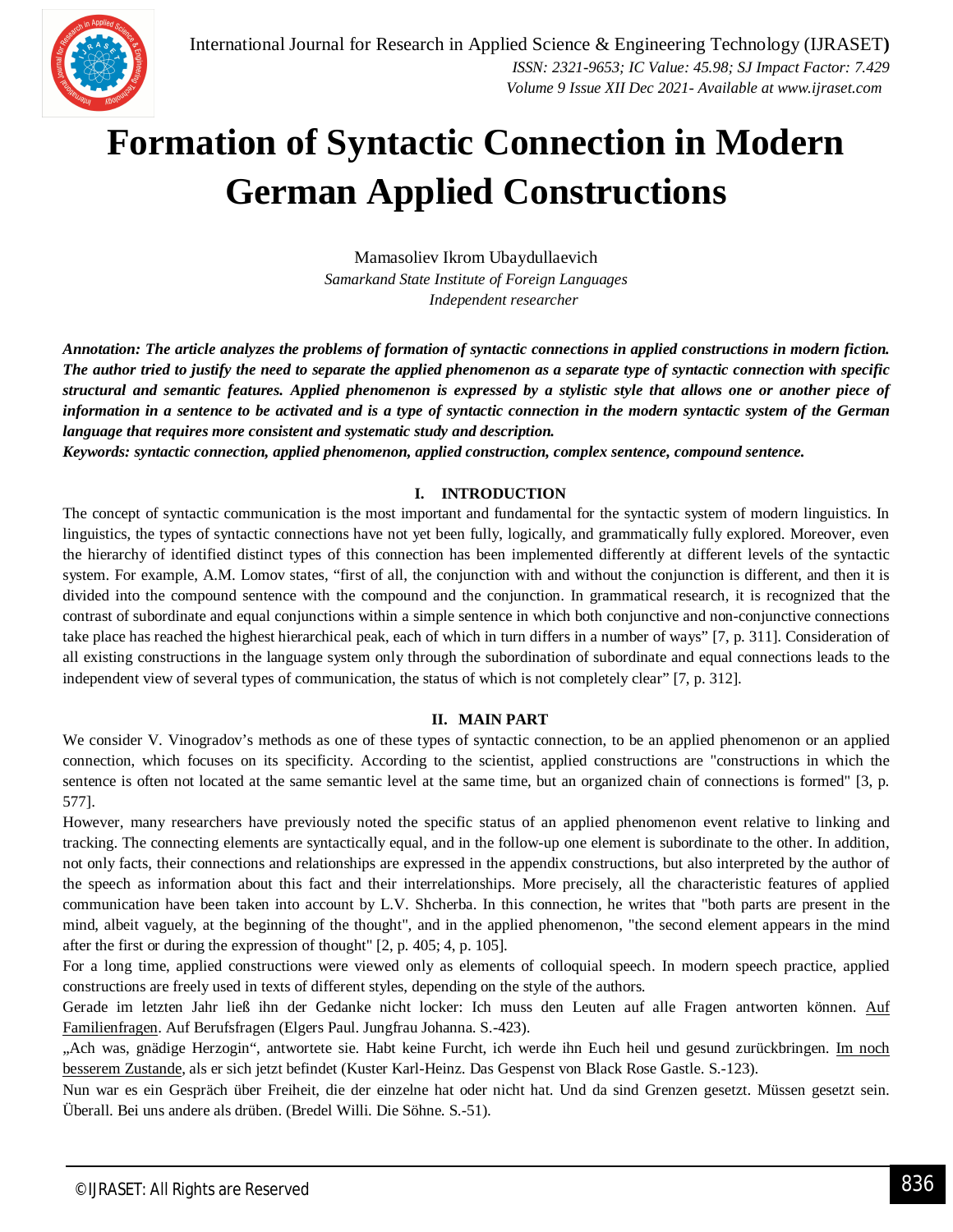

International Journal for Research in Applied Science & Engineering Technology (IJRASET**)**

 *ISSN: 2321-9653; IC Value: 45.98; SJ Impact Factor: 7.429 Volume 9 Issue XII Dec 2021- Available at www.ijraset.com*

Applied constructions not only define the concept of applied means of speech "which has the character of additional information to supplement the content of the main idea", but also clearly define the use of different punctuation marks (commas, hyphens, periods) depending on the inclusion of applied means in the sentence structure.

V.G. Admoni emphasizes that the break between the components of the applied construction occurs as if suddenly, unexpectedly, and calls the occurrence of the applied element alone a "grammatical phenomenon" [1, p. 234]. Some researchers, on the other hand, argue that applied constructions are a complex device that occurs suddenly after the main expression in colloquial language [11, p. 116; 8, p. 60-69].

In many literatures, the applied phenomenon event is not considered as a separate type of syntactic connection. The authors, who accept the applied phenomenon as a linguistic fact that has its place at the level of speech, have interpreted this phenomenon differently. A number of researchers have tried to study the applied phenomenon mainly as a concept of equal and dependent connection. For example, N.S. Valgina states that "an applied phenomenon is different from both a connection and a follow-up as a separate type of syntactic connection. The applied phenomenon remains a secondary means of communication, no matter how much connection and follow-up " [2, p. 258], A.M. Lomov says that "this type of communication does not have a connection and a follow-up, but strengthens the regular interruptions that occur in the follow-up, as in the connection" [7, p. 270-271]. In both cases, however, no matter how specific the applied phenomenon is, there is no mention of its incompatibility with the equal and dependent connection. In general, this type of communication is described differently by T.I. Kustova and P.A. Lekant. G.I. Kustova thinks "applied phenomenon - the introduction of a part of speech as an additional meaning, a comment to the completed idea in form and content" [5, p. 132], according to P.A. Lekant, "the applied phenomenon is a part of speech that is deliberately and deliberately separated from the completed idea of form and content" [6, p. 202]. It should be noted that the part of speech that is deliberately separated from the finished idea is not an applied phenomenon, but a partition, although some authors consider these concepts to be the same: widely used and described as fragmentation". At the same time, we consider the views of researchers who consider the phenomenon of fragmentation as a "separate stylistic method" to be more convincing [5, p. 132].

All parts of a compound sentence or a follow-up sentence belong to a single semantic system. As for the adverbs, they always express the movement of the author's thought, its variability and multiplicity. In other words, linking and following is an idea in stagnation, and an applied phenomenon is an idea in action.

Based on many studies conducted in recent years, we will examine in detail the semantics of applied phenomena and the relationship between the types of syntactic connections that interact with them. Since it is customary to look at the applied connection link as part of an equal link, i.e. as a much narrower concept, it creates a number of complexities in the link. Therefore, in this complex process *und weiterhin, und selbst, und deswegen, und ausserdem, und das bedeutet* adhesive binders are considered as differentiated meaningful connectors.

Based on the analysis, we come to the conclusion that an applied phenomenon and a particle are different events. An applied phenomenon is a type of syntactic connection in which a specific connecting relationship is formed, i.e., a linguistic fact, and partitioning is a method of expressing a definite idea that does not depend on the relationships that occur between its components, i.e., a speech fact. Observations of the use of applied constructions in modern mantles belonging to different styles show that they are often formed by partitioning, which "combines expansion and conciseness, definition and openness to facilitate the formation and understanding of thought" [9, p. 45].

Analysis of an applied phenomenon at the level of a simple sentence usually results in the viewer of a complex sentence being viewed as a type of complex sentence with a separate unit of determiner-separator designed to define, interpret, and compare applied constructions. I.S.Valgina "Simple speech can be combined with descriptive, explanatory and applied parts that combine the general separated tones and functions of additional information. The separation of such parts of speech is determined by their functional function - they additionally describe this or that part of a simple sentence (as are secondary parts, so are the main parts). The general function of additional information can be defined differently" [2, p. 242]. G.I. Kustova also dwells on the functional similarity of the explanatory, descriptive and applied constructions, in particular on their differences: does not require syntactic parallelism (the action continues simultaneously and uniformly), although it does not negate it; Separate-determinative constructions are formed on the basis of logical relations, separated from the plural, and the semantics of additional constructions is not limited" [5, p. 132].

As we can see, there are an incredible amount of contradictions in the interpretation of meaningful constructions that bind in many literatures. While some linguists have not considered these types of structures at all, other researchers have talked about the applied phenomenon either at the level of a simple sentence only, or only at the level of a compound sentence. The authors, who interpreted the applied constructions in both simple and compound sentences, gave completely vague and linguistically unsound definitions. In our view, an applied phenomenon is a specific type of syntactic connection that has its own characteristics, both semantically and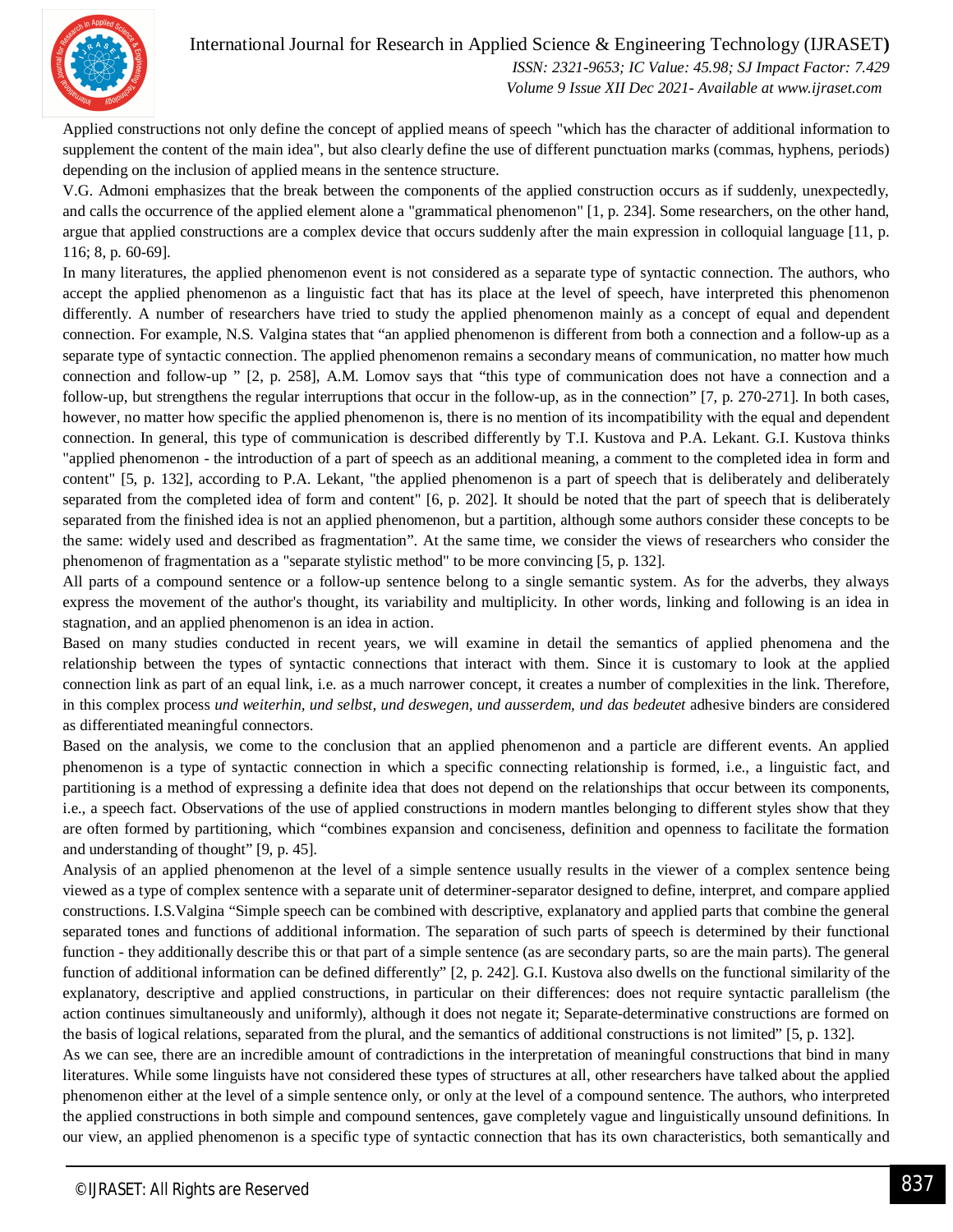

## International Journal for Research in Applied Science & Engineering Technology (IJRASET**)**

 *ISSN: 2321-9653; IC Value: 45.98; SJ Impact Factor: 7.429 Volume 9 Issue XII Dec 2021- Available at www.ijraset.com*

formally, that are incompatible with both the concept of connection and the concept of following. Due to the connection, the postpositive element (following the directly connected word or part of speech) appears in the mind of the speaker during the speech, so the main part of the sentence always has a certain meaning, and the connecting component, represents expandable or descriptive information. As a means of expressing this type of syntactic connection 1) a significant decrease in tone before the connection, a "warning" pause, a special emphasis on the connecting part; 2) special conjunctive conjunctions used in the sense of conjunctions (jawohl, außerdem, etc.), or equal conjunctions (und, auch, etc.), or conjunctive words (dass, wovon, etc.); 3) a specific word order may serve. For example, in a sentence "Er ißt in der Nahe der Elbbrücke. Er kaut langsam. Weil is the beginning. Über Fanselow. Und über sich" [Flegel Walter 1976: 630] the highlighted applied construction is separated by a pause in pronunciation, the sentence structure is introduced with an und conjugation used in the sense of "to emphasize or emphasize the importance of the information expressed in the preceding conjunction of the definition (über sich) and a predicate (nachdenkt).

Given that the applied phenomenon exists as a separate type of syntactic connection, it is less accurate to consider a compound sentence with a predicative connecting part (predicative connecting part) in the context of a connected compound sentence or a compound sentence following: "1) it denies identifying similar constructions: connected conjunctions are connected on the basis of equal conjugation, the following conjunctions are connected on the basis of subordinate clauses, conjunctive compound sentences are connected by conjunctive clauses which have their own special structure and semantic properties and are not related to either clause or subordinate clause; 2) it is not possible (impossible) to ask a question from the official main part to the official subordinate part if the connecting predicative part includes rhymes or forms (was, wovon, etc.); 3) the uniformity of the semantics of the connecting (applied) components, which encourages the expression of additional information about the idea expressed in the basic part (main part), allows more free use of connecting means [10, p. 18-19].

### **III. CONCLUSION**

Thus, the applied phenomenon (connection) is represented only by the fact of colloquial language (oral speech), using a separate (specific) stylistic method that allows you to activate this or that part (part) of the information in the thought (speech). The applied phenomenon is a type of syntactic connection (a series of equal connections and subordinate connections) in the syntactic system of modern German, which requires a more consistent and systematic study and description.

### **REFRENCES**

- [1] Admoni V.G. Syntax of the modern German language. L., "Science" 1973. -366 p.
- [2] Valgina N.S. Syntax of the modern Russian language / N.S. Valgina. –M .: Agar, 2000. –416 p.
- [3] Vinogradov V.V. Pushkin and the Russian literary language of the 19th century / V.V. Vinogradov // Pushkin is the founder of the new Russian literature. -M., 1941. –S.567-581.
- [4] Mole ON, Roslyakova EF Connecting structures in modern German. Scientific knowledge / Humanities series. 2013. No. 20 (163). Issue 19.P. 105-110.
- [5] Kustova G.I. Syntax of modern language / G.I. Kustova, K. I. Mishina, V. A. Fedoseev. –M .: Academy, 2007. –256 p.
- [6] Lecant P.A. Syntax of a simple sentence in modern Russian language / P.A. Lekant. –M .: Higher school. 2004.-247 p.
- [7] Lomov A.M. Dictionary-reference book on the syntax of the modern Russian language / A.M. Lomov. –M .: AST: East West, 2007. –416 p.
- [8] Popova I.A. Compound sentences in modern Russian // Questions of the syntax of the Russian language. M., 1980.S. 379-377.
- [9] Sidorova E.G. Parcelled structures as a means of implementing the constructive-style vector of modern newspaper text / E.G. Sidorova // Bulletin of the Volgograd State University. Ser. 2, Linguistics. -2007. –Vis. 6. –C. 40-46.
- [10] Sidorova E.G. place of connecting predicative constructions in the syntactic system of the modern Russian language / E.G. Sidorova // Questions of philology. Special issue: VI Int. scientific. conf. "Language, culture, society". –M., 2011. –S. 18-19.
- [11] Shafiro T.E. On the issue of joining // Questions of syntax and stylistics of the Russian language. Proceedings of the III-IV conferences of the departments of the Russian language of the pedagogical institutes of the Volga region. Kuibyshev, 1983.S. 60-69.

### **БАДИИЙ АДАБИЁТЛАР**

- [1] Bredel Willi. Die Söhne. Aufbau-Verlag. Berlin und Weimar, 1979. 558 S.
- [2] Elgers Paul. Jungfrau Johanna. Zweiter Verlag und Epilog. Greifen Verlag zu Rudolstadt, 1977. 425 S.
- [3] Kuster Karl-Heinz. Das Gespenst von Black Rose Gastle. Greifen Verlag zu Rudolstadt, 1973. 188 S.
- [4] Flegel Walter. Ein Katzensprung. Militärverlag der Deutschen Demokratischen Republik, Berlin, 1976. 251 S.